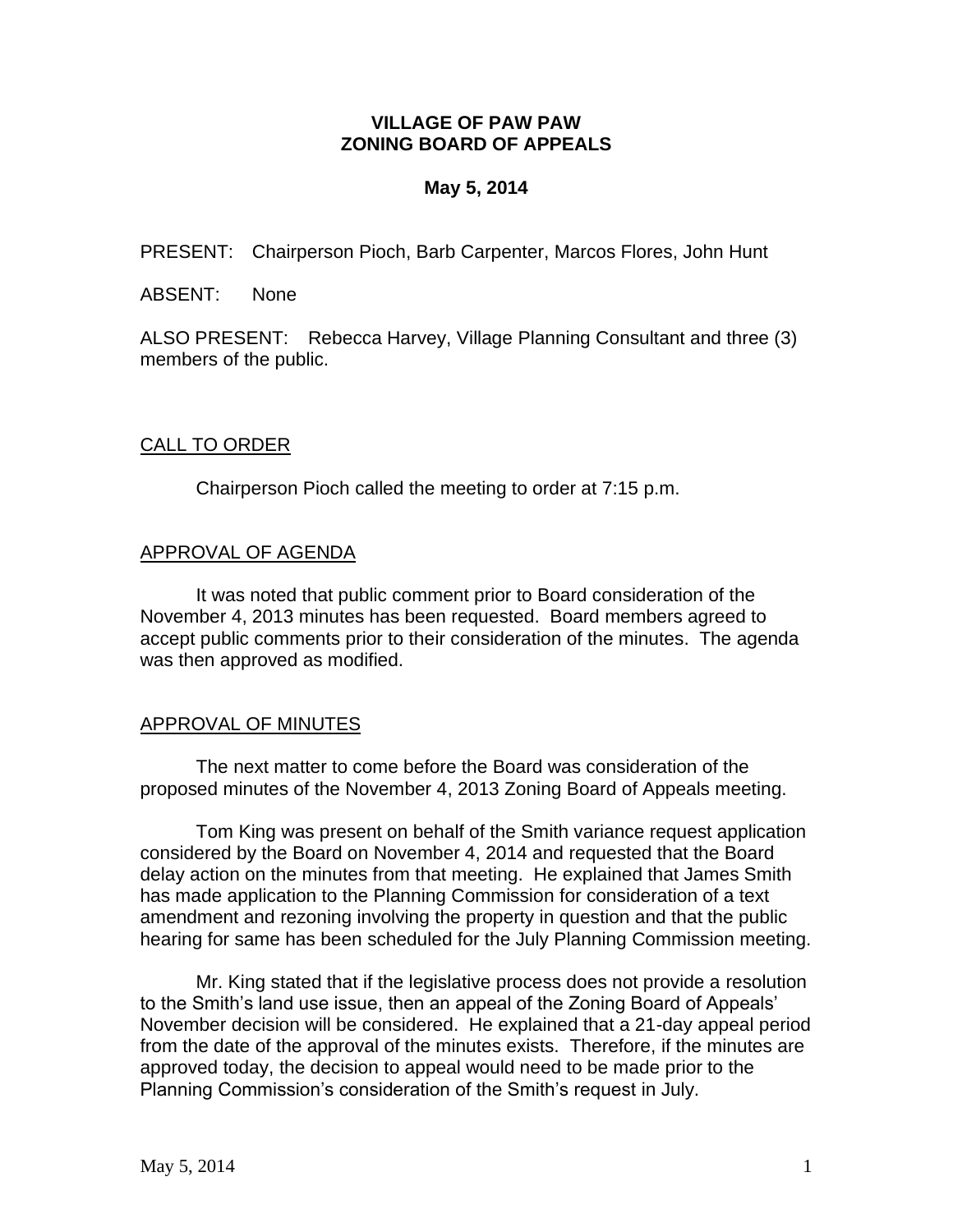Specifically, Mr. King requested that the Board defer action on the November 4, 2013 meeting minutes to a future meeting to allow for Planning Commission consideration of the Smith's request and, in effect, avoid the potentially unnecessary efforts and costs associated with an appeal for both the Smith's and the Village.

Ms. Harvey provided an update on the specifics of the Smith's applications for text amendment and rezoning and the Planning Commission's public hearing schedule for same.

Ms. Carpenter then moved to postpone Board consideration of the November 4, 2013 meeting minutes to a future meeting. Mr. Hunt seconded the motion. The motion carried unanimously.

Mr. King requested notification of the meeting date at which the Board would consider the minutes.

#### PUBLIC COMMENTS REGARDING NON-AGENDA ITEMS

No public comment on non-agenda items was offered.

## VARIANCE REQUEST *– Walko*

The next matter to come before the Board was the request of Ashley Walko for Variance Approval from the 30 ft front setback requirement for the proposed construction of a single family dwelling on a vacant lot. The subject property is located at 306 Maple Street and is within the "R-1" Residential District.

Chairperson Pioch explained that she resides within 300 ft of the subject property and therefore, as defined by the Michigan Zoning Enabling Act, has a conflict of interest regarding the subject request. She stated that she would be abstaining from the Board's consideration of the request.

#### *(Chairperson Pioch exited the meeting)*

Ms. Carpenter agreed to serve as Acting Chairperson. She noted that the applicant was not present. Dan Meeker stated that he lives in the neighborhood and was interested in the specifics of the request. He speculated that the reduced front setback may be requested due to the high water table at the rear of the property.

No further public comment was offered on the matter.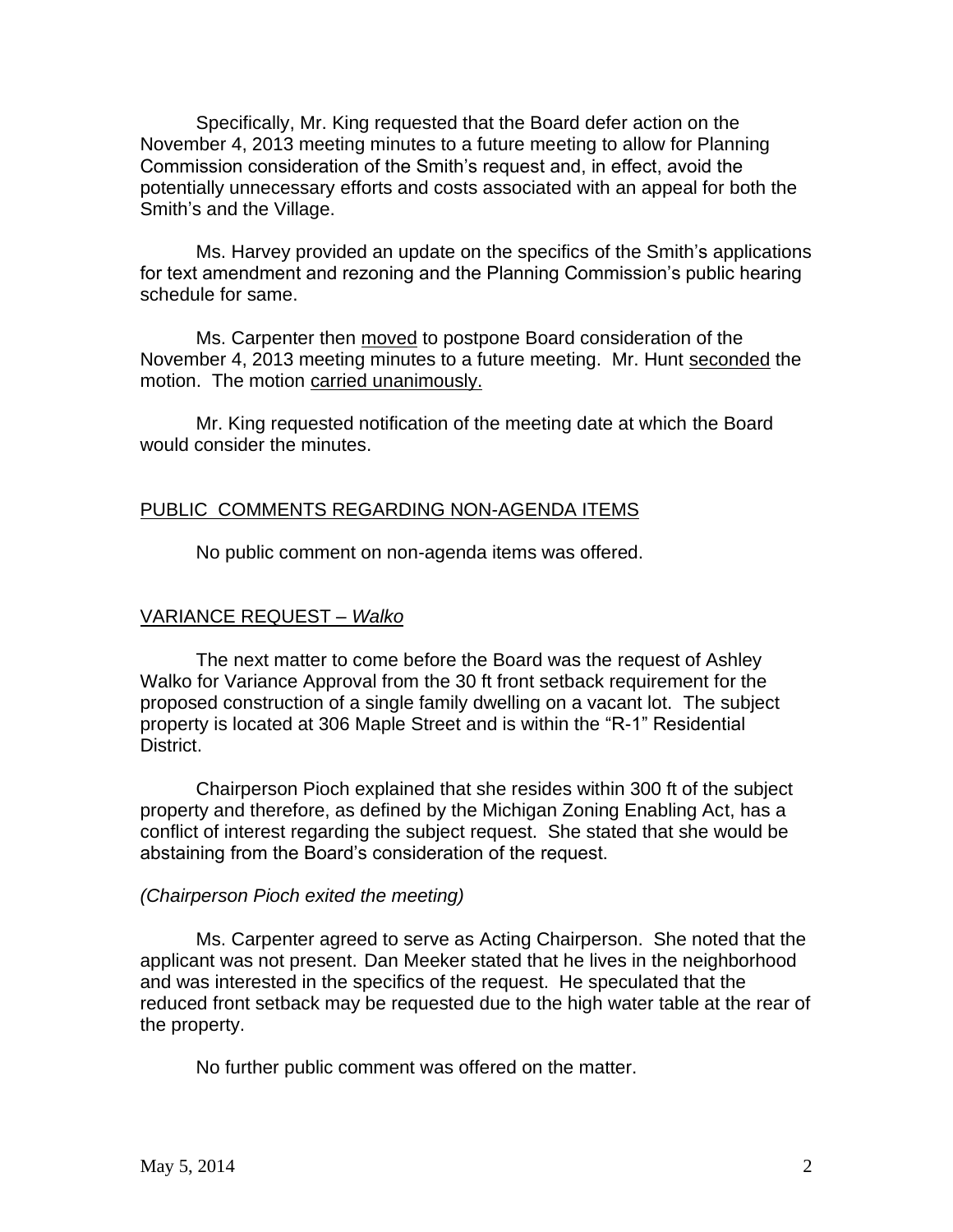Acting Chairperson Carpenter stated that she had visited the site and could not determine the need for a reduced front setback. She noted that the lot had adequate depth and that she had noticed no topographic limitations.

Mr. Hunt expressed concern that the applicant was not present to substantiate the reasons for the request or to respond to Board questions.

Mr. Hunt then moved to postpone consideration of the variance request until the June 2, 2014 Zoning Board of Appeals meeting and requested that the applicant (or applicant's representative) be present to support the request. Mr. Flores seconded the motion. The motion carried unanimously.

Ms. Harvey noted that the Village will advise the applicant of the Board's action.

*(Chairperson Pioch re-entered the meeting.)*

#### UNFINISHED BUSINESS

No Unfinished Business was scheduled for Board consideration.

#### NEW BUSINESS

No New Business was scheduled for Board consideration.

#### MEMBER COMMENTS

Chairperson Pioch stated that Board Member George Kolosar has recently resigned from the Zoning Board of Appeals. Board members expressed their gratitude for Mr. Kolosar's many years of service to the Board.

Chairperson Pioch questioned if the Zoning Board of Appeals ByLaws (accepted by the Board at the November 4, 2013 meeting) had been presented to the Village Council. She further inquired if the Village Council had had the opportunity to discuss the appointment of alternates to the Board. Mr. Flores stated that the matter had not yet been considered by the Council.

It was confirmed that the Board currently has a vacancy, and that accepting the use of alternates would require the appointment of three (3) new members. Chairperon Pioch and Mr. Flores stated that they will contact the Village Manager to discuss both the proposed bylaws and the use of alternates on the Board.